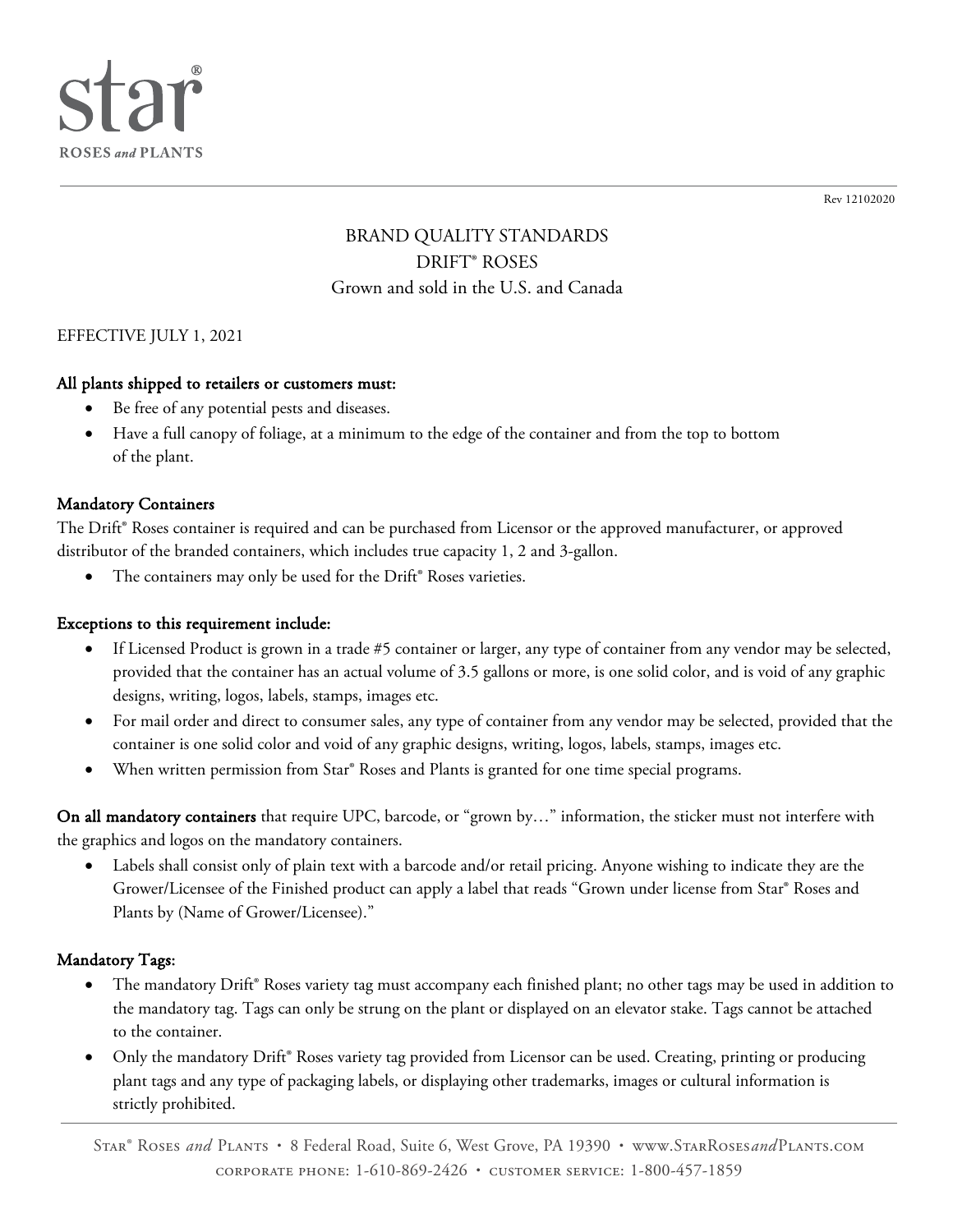#### Have the following minimum plant dimensions:

- 10" to 12" wide for 1-gallon containers in leaf
- 12" to 15" wide for 2-gallon containers in leaf
- 15" to 18" wide for 3-gallon containers in leaf

### Dormant Plants:

• A fully dormant plant should be cut back to 1/2 the minimum size standards and be fully rooted to the bottom of the container prior to shipping.

# Recognizing the importance of maintaining the value and brand quality of Drift<sup>®</sup> Roses, our minimum suggested landed pricing is as follows:

- 1-gallon container: \$6.95 U.S. \$8.94 Canada
- 2-gallon container: \$9.95 U.S. \$12.80 Canada
- 3-gallon container: \$11.95 U.S. \$15.37 Canada
- Any plant sold in a 3.5-gallon or greater size container must meet or exceed the 3-gallon minimum specifications and pricing.



Drift® Roses mandatory container



Drift® Roses mandatory tag

*(Red Drift® variety shown as an example)*



Compliant use of Drift® Roses mandatory container and tag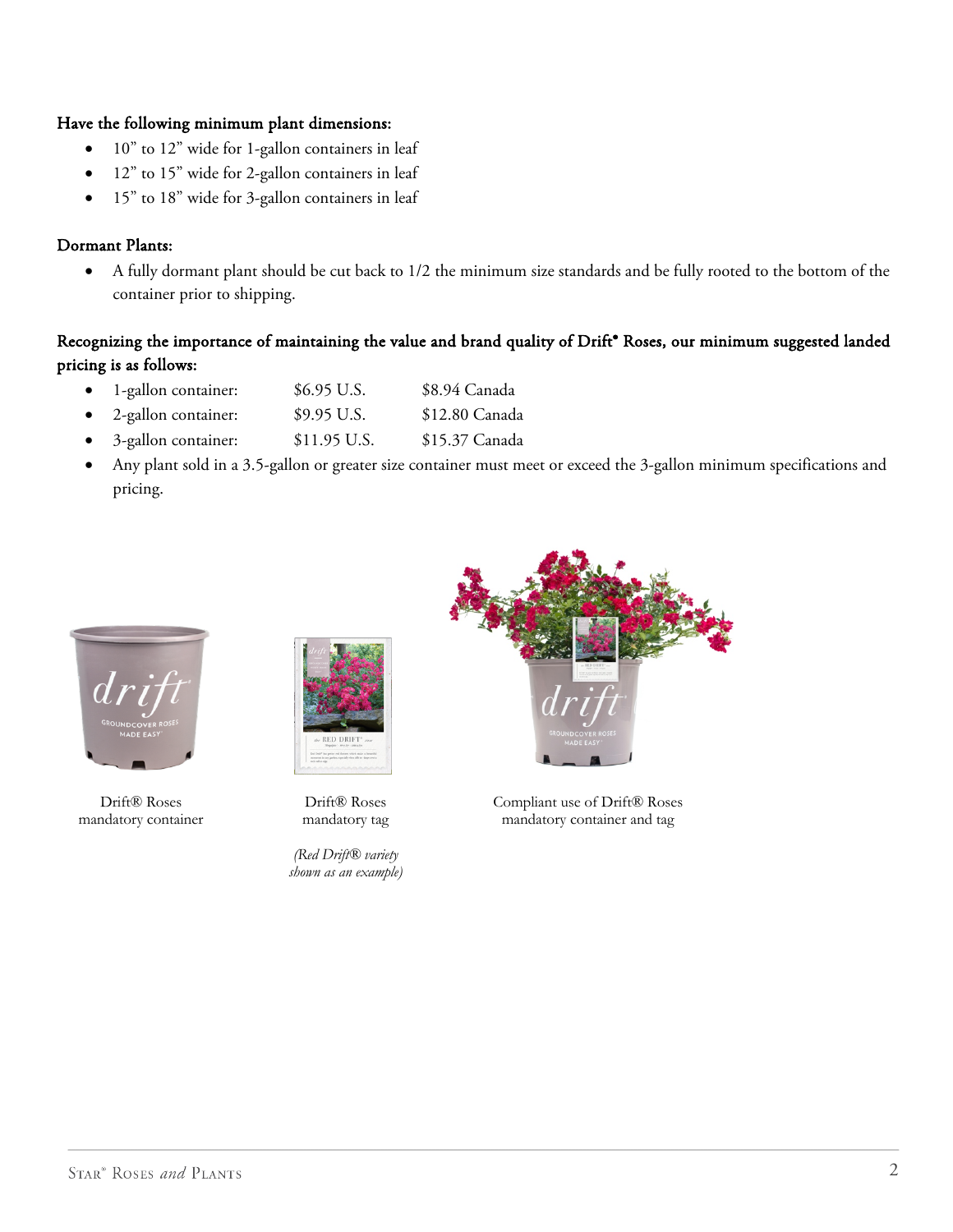# STAR® ROSES AND PLANTS TRADEMARK USAGE GUIDELINES for the DRIFT<sup>®</sup> and GROUNDCOVER ROSES MADE EASY<sup>®</sup> Trademark

Star® Roses and Plants/Conard-Pyle (hereinafter the "Company") trademarks and logos are among the most critical elements of our identity and convey many aspects of our business. The DRIFT® roses and the GROUNDCOVER ROSES MADE EASY® marks are widely recognized as a positive industry symbol that highlights our commitment to the Plant and Horticultural Industry nationally and internationally.

A trademark is a word, name, symbol, device, design or phrase adopted and used by the Company to identify its goods and to distinguish them from the goods of others. Trademarks, otherwise known as brands, are usually marked with either a ™ or an ® symbol (the Company typically uses ™ to designate an unregistered trademark and an ® to designate a registered trademark).

The DRIFT® and GROUNDCOVER ROSES MADE EASY® trademarks are registered marks that are used in connection with roses and marketed nationally and internationally to signify the quality and excellence for which the Company is known. The Company has obtained valuable rights through proper, lengthy, exclusive and continuous use of its trademarks. Adherence to the following usage guidelines will help us maintain the integrity of our brands and preserve their value.

# Referential Trademark Usage:

The DRIFT® and GROUNDCOVER ROSES MADE EASY® trademarks identify the brand or source of a line of Company plant products, namely roses, and may be used on tags affixed to the products or on elevator stakes as indicated in the Compliant Container and Tag example attached hereto. The marks may also be used in related marketing and promotional literature, print materials and other related media provided that:

- You adhere to these trademark usage guidelines
- You do not imply a relationship or association with the Company that does not exist
- You use appropriate notice on all trademark usage
- You always use trademarks and logos in the manner intended by the Company
- You do not use them for goods or services for which they were not originally intended. You may not alter them in any way.
- You do not incorporate the Company trademarks or logos into your or other third-party product names, service names, trademarks, logos, or company names.
- You ensure that any use of the Company trademarks and logos are (a) truthful, fair and not misleading and (b) comply with Company guidelines, which may be modified by the Company at any time at its sole discretion.

# General Trademark Usage Guidelines:

Use appropriate markings. Always designate the trademark with the appropriate symbol -  $^{\mathbb{N}}$  or  $^{\circ}$ .

Use the Company trademarks as an adjective. A trademark is an adjective that modifies a noun; the noun is the generic name of a product or service. Always use the DRIFT® and GROUNDCOVER ROSES MADE EASY® trademark as an adjective to identify the brand or source of the plant product followed by the generic plant name. Never use the DRIFT® or GROUNDCOVER ROSES MADE EASY® trademark as a cultivar name or as a noun to identify the plant itself. Do not use the DRIFT® or GROUNDCOVER ROSES MADE EASY® trademark in the plural or possessive form.